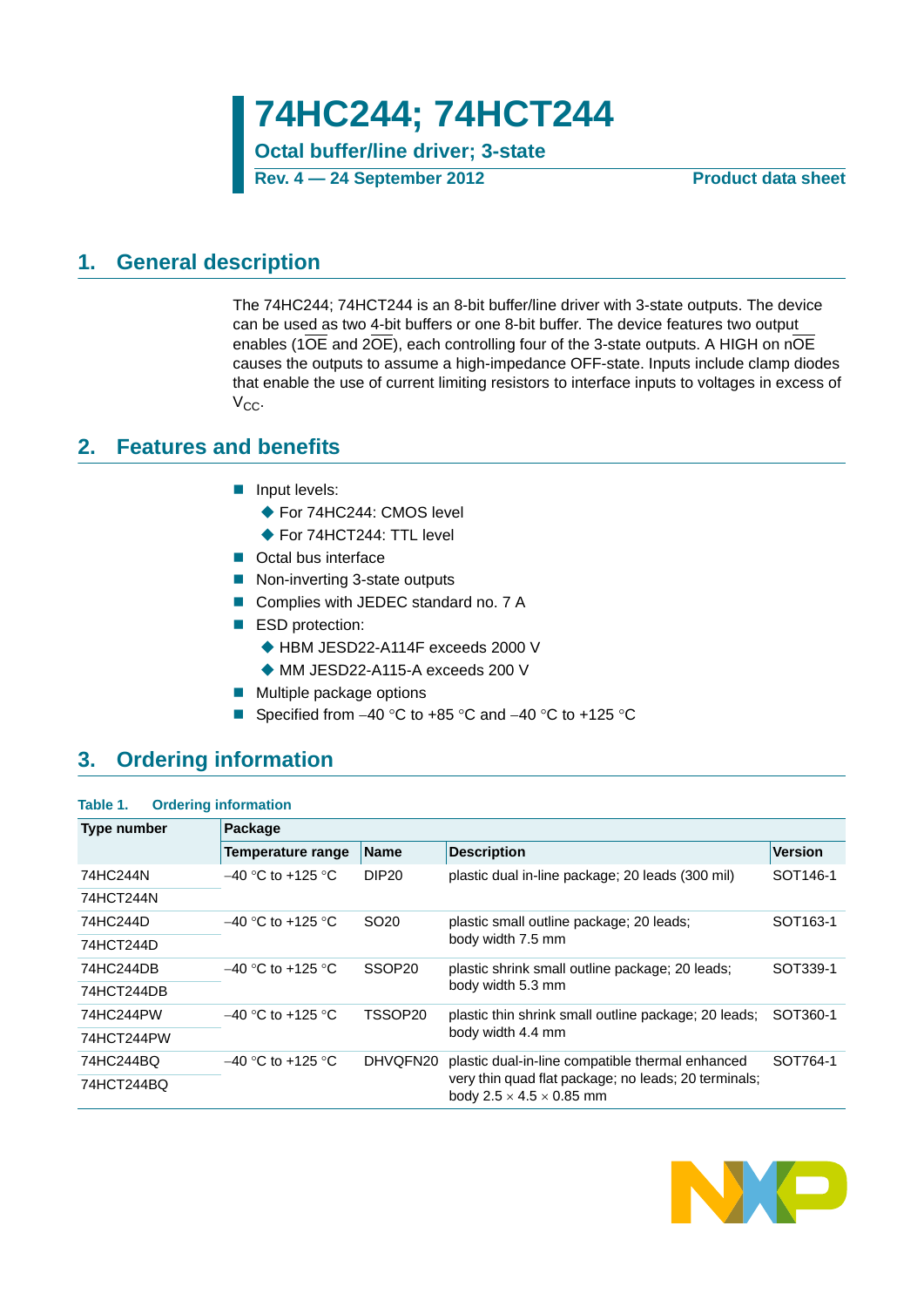**Octal buffer/line driver; 3-state**

# <span id="page-1-0"></span>**4. Functional diagram**



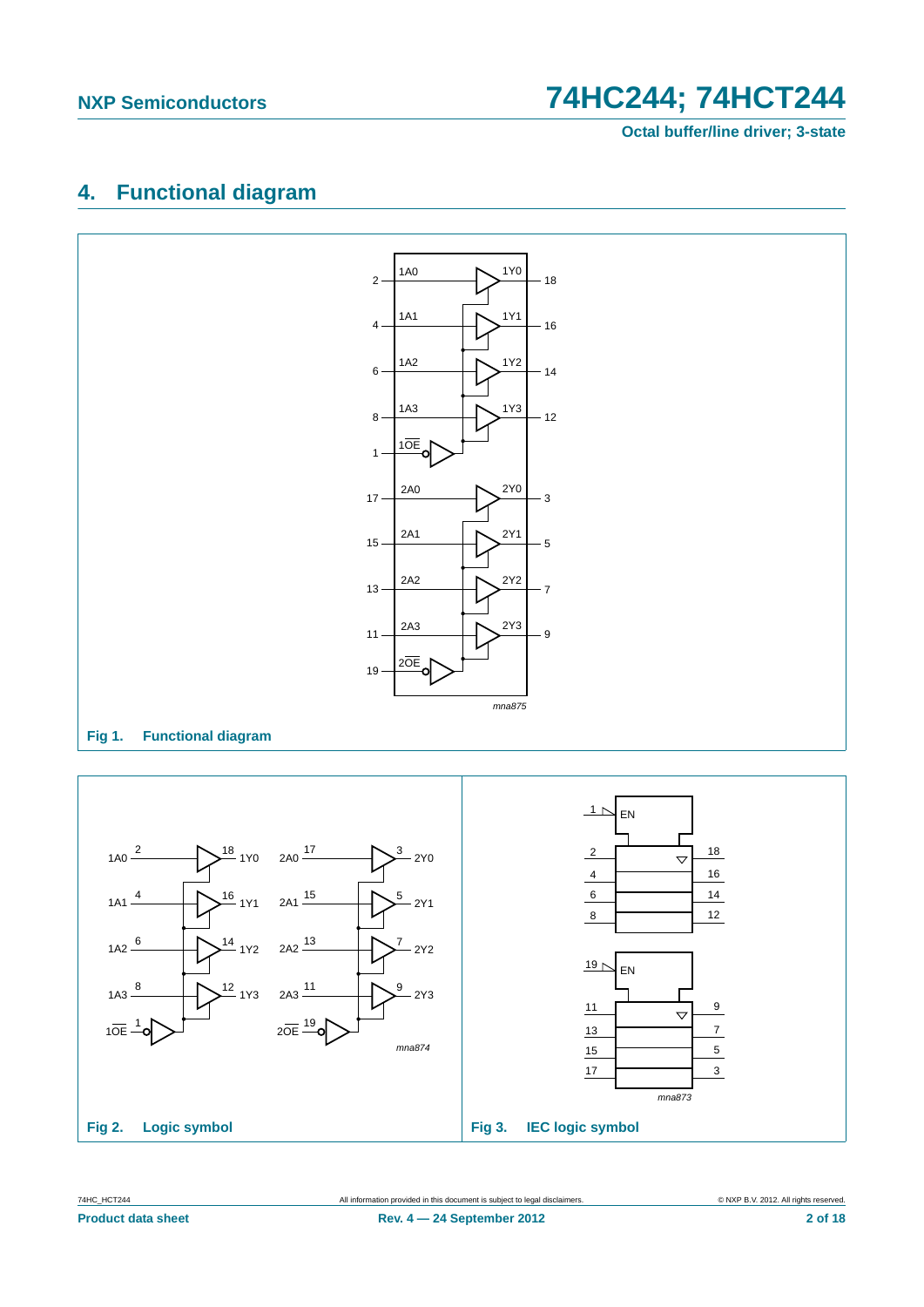**Octal buffer/line driver; 3-state**

# <span id="page-2-0"></span>**5. Pinning information**

## **5.1 Pinning**

<span id="page-2-1"></span>

## **5.2 Pin description**

<span id="page-2-2"></span>

| Table 2.<br><b>Pin description</b> |                |                                  |
|------------------------------------|----------------|----------------------------------|
| Symbol                             | <b>Pin</b>     | <b>Description</b>               |
| 10E, 20E                           | 1, 19          | output enable input (active LOW) |
| 1A0, 1A1, 1A2, 1A3                 | 2, 4, 6, 8     | data input                       |
| 2Y0, 2Y1, 2Y2, 2Y3                 | 3, 5, 7, 9     | bus output                       |
| <b>GND</b>                         | 10             | ground $(0 V)$                   |
| 2A0, 2A1, 2A2, 2A3                 | 17, 15, 13, 11 | data input                       |
| 1Y0, 1Y1, 1Y2, 1Y3                 | 18, 16, 14, 12 | bus output                       |
| $V_{\rm CC}$                       | 20             | supply voltage                   |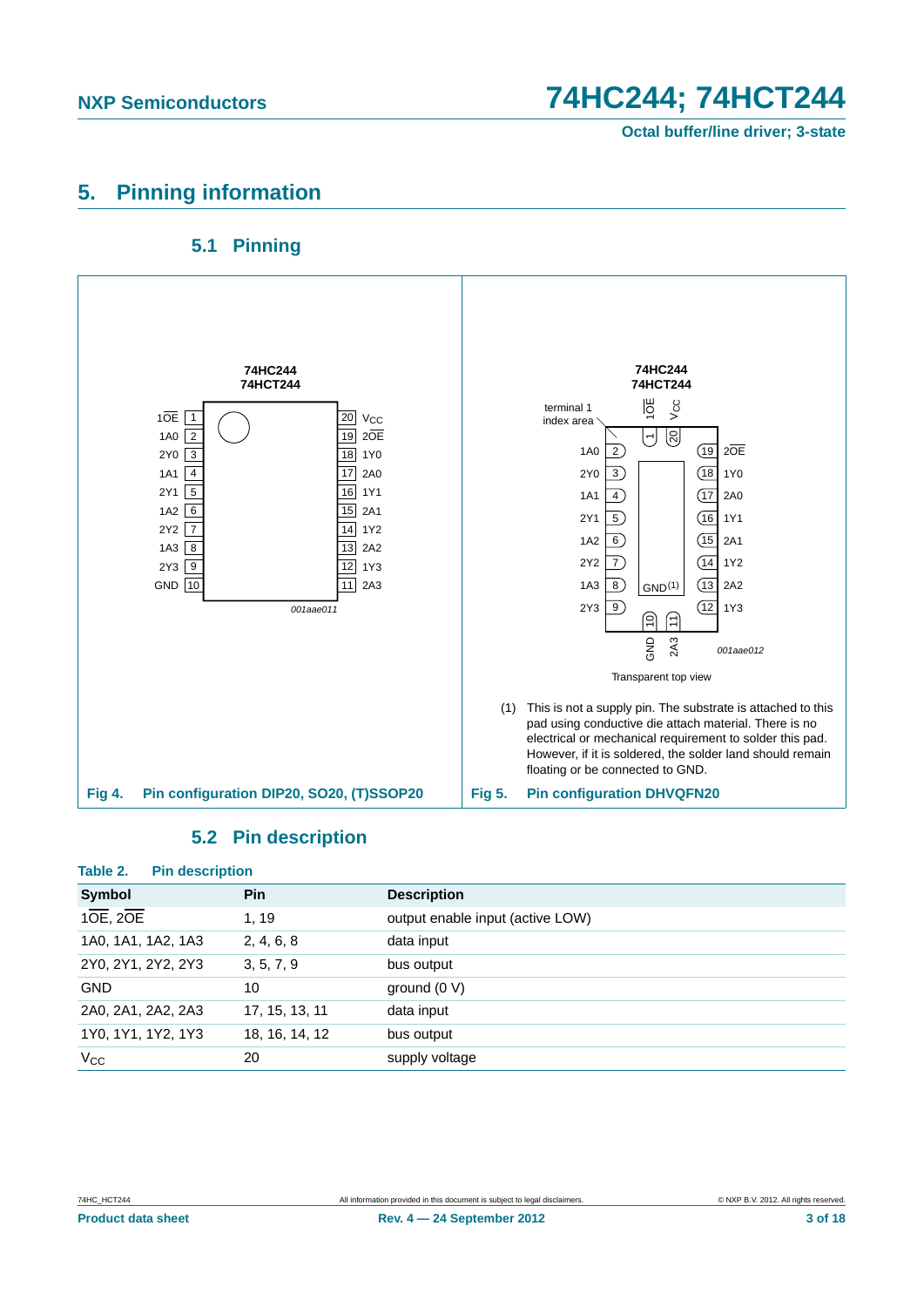# <span id="page-3-3"></span>**6. Functional description**

|       | Table 3. Function table <sup>[1]</sup> |     |        |
|-------|----------------------------------------|-----|--------|
| Input |                                        |     | Output |
| nOE   |                                        | nAn | nYn    |
|       |                                        |     |        |
|       |                                        | н   | Н      |
| Н     |                                        |     |        |

<span id="page-3-0"></span>[1]  $H = HIGH$  voltage level;  $L = LOW$  voltage level;  $X = don't$  care;  $Z = high$ -impedance OFF-state.

# <span id="page-3-4"></span>**7. Limiting values**

#### **Table 4. Limiting values**

*In accordance with the Absolute Maximum Rating System (IEC 60134). Voltages are referenced to GND (ground = 0 V).*

| <b>Symbol</b>     | <b>Parameter</b>        | <b>Conditions</b>                                             | <b>Min</b>                              | <b>Max</b> | <b>Unit</b> |
|-------------------|-------------------------|---------------------------------------------------------------|-----------------------------------------|------------|-------------|
| $V_{CC}$          | supply voltage          |                                                               | $-0.5$                                  | $+7$       | V           |
| $I_{\mathsf{IK}}$ | input clamping current  | $V_1$ < -0.5 V or $V_1$ > $V_{CC}$ + 0.5 V                    | $\overline{\phantom{a}}$                | ±20        | mA          |
| $I_{OK}$          | output clamping current | $V_{\rm O}$ < -0.5 V or $V_{\rm O}$ > V <sub>CC</sub> + 0.5 V |                                         | ±20        | mA          |
| $I_{\rm O}$       | output current          | $-0.5 V < VO < VCC + 0.5 V$                                   | $\overline{\phantom{a}}$                | ±35        | mA          |
| $I_{\rm CC}$      | supply current          |                                                               | $\overline{\phantom{a}}$                | 70         | mA          |
| <b>I</b> GND      | ground current          |                                                               | $-70$                                   | ۰          | mA          |
| $T_{\text{stg}}$  | storage temperature     |                                                               | $-65$                                   | $+150$     | $^{\circ}C$ |
| $P_{\text{tot}}$  | total power dissipation | DIP20 package                                                 | $\boxed{1}$<br>$\overline{\phantom{a}}$ | 750        | mW          |
|                   |                         | SO20, SSOP20, TSSOP20 and<br>DHVQFN20 packages                | $\boxed{2}$ -                           | 500        | mW          |

<span id="page-3-2"></span>[1] For DIP20 package:  $P_{tot}$  derates linearly with 12 mW/K above 70 °C.

<span id="page-3-1"></span>[2] For SO20 packages:  $P_{\text{tot}}$  derates linearly with 8 mW/K above 70 °C. For SSOP20 and TSSOP20 packages:  $P_{tot}$  derates linearly with 5.5 mW/K above 60 °C. For DHVQFN20 packages: above 60 °C,  $P_{tot}$  derates linearly with 4.5 mW/K.

# <span id="page-3-5"></span>**8. Recommended operating conditions**

| Table 5.            | <b>Recommended operating conditions</b>              |                      |             |                          |              |             |  |  |
|---------------------|------------------------------------------------------|----------------------|-------------|--------------------------|--------------|-------------|--|--|
| <b>Symbol</b>       | <b>Parameter</b>                                     | <b>Conditions</b>    | Min         | <b>Typ</b>               | <b>Max</b>   | Unit        |  |  |
| <b>74HC244</b>      |                                                      |                      |             |                          |              |             |  |  |
| $V_{CC}$            | supply voltage                                       |                      | 2.0         | 5.0                      | 6.0          | ٧           |  |  |
| V <sub>1</sub>      | input voltage                                        |                      | $\mathbf 0$ | $\overline{\phantom{a}}$ | $V_{\rm CC}$ | V           |  |  |
| $V_{\rm O}$         | output voltage                                       |                      | $\mathbf 0$ | $\overline{\phantom{a}}$ | $V_{CC}$     | ٧           |  |  |
| $\Delta t/\Delta V$ | input transition rise and fall rate $V_{CC} = 2.0 V$ |                      | ٠           | $\overline{\phantom{a}}$ | 625          | ns/V        |  |  |
|                     |                                                      | $V_{CC} = 4.5 V$     | ٠           | 1.67                     | 139          | ns/V        |  |  |
|                     |                                                      | $V_{\rm CC} = 6.0 V$ | ٠           | $\overline{\phantom{a}}$ | 83           | ns/V        |  |  |
| $T_{amb}$           | ambient temperature                                  |                      | $-40$       | $\overline{\phantom{0}}$ | $+125$       | $^{\circ}C$ |  |  |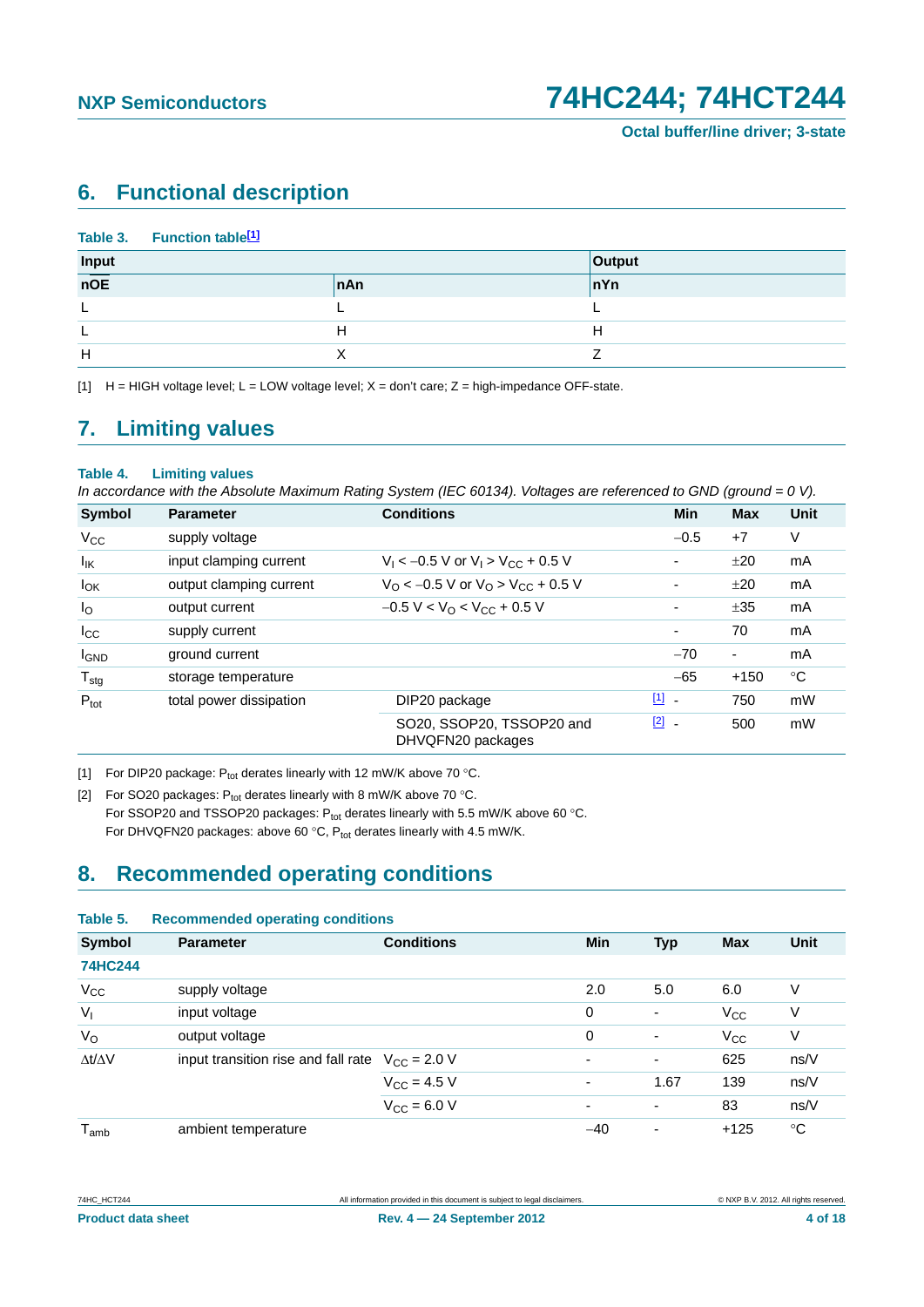| rapie 5.            | Recommended operating conditions continued |                                                      |                          |                          |              |      |  |  |  |  |
|---------------------|--------------------------------------------|------------------------------------------------------|--------------------------|--------------------------|--------------|------|--|--|--|--|
| <b>Symbol</b>       | <b>Parameter</b>                           | <b>Conditions</b>                                    | Min                      | <b>Typ</b>               | <b>Max</b>   | Unit |  |  |  |  |
| <b>74HCT244</b>     |                                            |                                                      |                          |                          |              |      |  |  |  |  |
| $V_{CC}$            | supply voltage                             |                                                      | 4.5                      | 5.0                      | 5.5          | V    |  |  |  |  |
| V <sub>1</sub>      | input voltage                              |                                                      | $\Omega$                 | $\overline{\phantom{a}}$ | $V_{\rm CC}$ | V    |  |  |  |  |
| $V_{\rm O}$         | output voltage                             |                                                      | $\Omega$                 | $\overline{\phantom{a}}$ | $V_{CC}$     | V    |  |  |  |  |
| $\Delta t/\Delta V$ |                                            | input transition rise and fall rate $V_{CC} = 4.5 V$ | $\overline{\phantom{0}}$ | 1.67                     | 139          | ns/V |  |  |  |  |
| $T_{\mathsf{amb}}$  | ambient temperature                        |                                                      | $-40$                    | ۰                        | $+125$       | °C   |  |  |  |  |
|                     |                                            |                                                      |                          |                          |              |      |  |  |  |  |

#### **Table 5. Recommended operating conditions** *…continued*

# <span id="page-4-0"></span>**9. Static characteristics**

#### **Table 6. Static characteristics**

*At recommended operating conditions; voltages are referenced to GND (ground = 0 V).*

|                 | Symbol Parameter            | <b>Conditions</b>                                                                                                                                                  |                | 25 °C       |                | –40 °C to +85 °C         |                          | –40 °C to +125 °C <i>Unit</i> |                          |        |
|-----------------|-----------------------------|--------------------------------------------------------------------------------------------------------------------------------------------------------------------|----------------|-------------|----------------|--------------------------|--------------------------|-------------------------------|--------------------------|--------|
|                 |                             |                                                                                                                                                                    | Min            | <b>Typ</b>  | <b>Max</b>     | Min                      | <b>Max</b>               | Min                           | <b>Max</b>               |        |
| <b>74HC244</b>  |                             |                                                                                                                                                                    |                |             |                |                          |                          |                               |                          |        |
| V <sub>IH</sub> | <b>HIGH-level</b>           | $V_{\text{CC}} = 2.0 V$                                                                                                                                            | 1.5            | 1.2         | ä,             | 1.5                      | $\overline{\phantom{a}}$ | 1.5                           | $\blacksquare$           | $\vee$ |
|                 | input voltage               | $V_{CC}$ = 4.5 V                                                                                                                                                   | 3.15           | 2.4         | ÷,             | 3.15                     | ٠                        | 3.15                          | ÷,                       | $\vee$ |
|                 |                             | $V_{CC} = 6.0 V$                                                                                                                                                   | 4.2            | 3.2         | ÷,             | 4.2                      | $\blacksquare$           | 4.2                           | ÷,                       | $\vee$ |
| $V_{IL}$        | LOW-level                   | $V_{\text{CC}}$ = 2.0 V                                                                                                                                            | $\blacksquare$ | 0.8         | 0.5            | $\blacksquare$           | 0.5                      |                               | 0.5                      | $\vee$ |
|                 | input voltage               | $V_{CC} = 4.5 V$                                                                                                                                                   | $\frac{1}{2}$  | 2.1         | 1.35           | $\blacksquare$           | 1.35                     | $\frac{1}{2}$                 | 1.35                     | V      |
|                 |                             | $V_{CC}$ = 6.0 V                                                                                                                                                   | $\blacksquare$ | 2.8         | 1.8            | $\blacksquare$           | 1.8                      |                               | 1.8                      | $\vee$ |
| $V_{OH}$        | <b>HIGH-level</b>           | $V_I = V_{IH}$ or $V_{II}$                                                                                                                                         |                |             |                |                          |                          |                               |                          |        |
|                 | output voltage              | $I_{\text{O}} = -20 \mu\text{A}$ ; $V_{\text{CC}} = 2.0 \text{ V}$                                                                                                 | 1.9            | 2.0         | $\blacksquare$ | 1.9                      | $\overline{\phantom{a}}$ | 1.9                           | $\overline{\phantom{0}}$ | $\vee$ |
|                 |                             | $I_{\text{O}} = -20 \mu\text{A}$ ; $V_{\text{CC}} = 4.5 \text{ V}$                                                                                                 | 4.4            | 4.5         | ÷,             | 4.4                      | $\overline{\phantom{0}}$ | 4.4                           | $\blacksquare$           | $\vee$ |
|                 |                             | $I_{\Omega} = -20 \mu A$ ; $V_{\text{CC}} = 6.0 \text{ V}$                                                                                                         | 5.9            | 6.0         | $\blacksquare$ | 5.9                      | $\overline{\phantom{a}}$ | 5.9                           |                          | $\vee$ |
|                 |                             | $I_{\Omega}$ = -6.0 mA; $V_{\text{CC}}$ = 4.5 V                                                                                                                    | 3.98           | 4.32        | ÷,             | 3.84                     |                          | 3.7                           |                          | $\vee$ |
|                 |                             | $I_{\text{O}} = -7.8$ mA; $V_{\text{CC}} = 6.0$ V                                                                                                                  |                | 5.48 5.81   | ÷,             | 5.34                     | ä,                       | 5.2                           | ä,                       | $\vee$ |
| $V_{OL}$        | LOW-level<br>output voltage | $V_I = V_{IH}$ or $V_{IL}$                                                                                                                                         |                |             |                |                          |                          |                               |                          |        |
|                 |                             | $I_{\text{O}} = 20 \mu\text{A}$ ; $V_{\text{CC}} = 2.0 \text{ V}$                                                                                                  | $\blacksquare$ | 0           | 0.1            | $\blacksquare$           | 0.1                      | $\blacksquare$                | 0.1                      | V      |
|                 |                             | $I_{\text{O}}$ = 20 µA; $V_{\text{CC}}$ = 4.5 V                                                                                                                    |                | $\Omega$    | 0.1            | $\blacksquare$           | 0.1                      |                               | 0.1                      | $\vee$ |
|                 |                             | $I_{\text{O}}$ = 20 µA; $V_{\text{CC}}$ = 6.0 V                                                                                                                    | $\blacksquare$ | $\mathbf 0$ | 0.1            | $\overline{\phantom{a}}$ | 0.1                      | ٠                             | 0.1                      | V      |
|                 |                             | $I_{\Omega}$ = 6.0 mA; $V_{\text{CC}}$ = 4.5 V                                                                                                                     | $\blacksquare$ | 0.15        | 0.26           | $\overline{\phantom{a}}$ | 0.33                     |                               | 0.4                      | $\vee$ |
|                 |                             | $I_{\Omega}$ = 7.8 mA; $V_{\text{CC}}$ = 6.0 V                                                                                                                     | $\blacksquare$ | 0.16        | 0.26           | $\blacksquare$           | 0.33                     |                               | 0.4                      | $\vee$ |
| $I_1$           | input leakage<br>current    | $V_1 = V_{CC}$ or GND;<br>$V_{CC}$ = 6.0 V                                                                                                                         |                |             | ±0.1           | $\overline{\phantom{0}}$ | $\pm 1.0$                |                               | ±1.0                     | μA     |
| $I_{OZ}$        | OFF-state<br>output current | per input pin; $V_1 = V_{1H}$ or $V_{1L}$ ;<br>$V_O = V_{CC}$ or GND;<br>other inputs at V <sub>CC</sub> or GND;<br>$V_{\text{CC}} = 6.0 V$ ; $I_{\text{O}} = 0 A$ |                |             | $\pm 0.5$      | $\blacksquare$           | ±5.0                     |                               | ±10                      | μA     |
| $I_{\rm CC}$    |                             | supply current $V_1 = V_{CC}$ or GND; $I_0 = 0$ A;<br>$V_{CC} = 6.0 V$                                                                                             |                |             | 8.0            | $\blacksquare$           | 80                       |                               | 160                      | μA     |
| $C_{1}$         | input<br>capacitance        |                                                                                                                                                                    |                | 3.5         |                |                          |                          |                               |                          | рF     |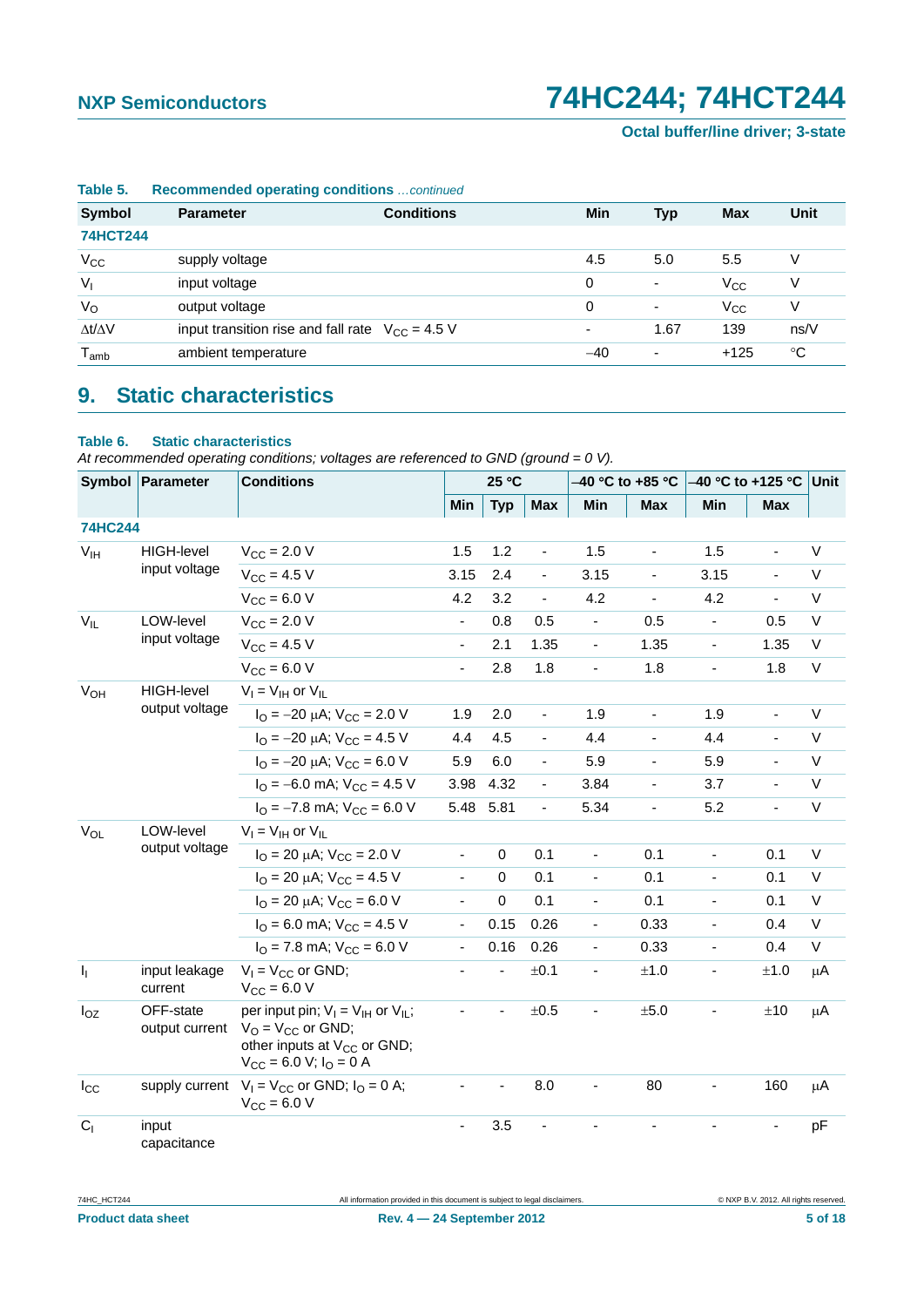**Octal buffer/line driver; 3-state**

|                           | Symbol Parameter                   | <b>Conditions</b>                                                                                                                                           |                | 25 °C       |            | –40 °C to +85 °C             |                          | –40 °C to +125 °C ∣Unit  |                |         |
|---------------------------|------------------------------------|-------------------------------------------------------------------------------------------------------------------------------------------------------------|----------------|-------------|------------|------------------------------|--------------------------|--------------------------|----------------|---------|
|                           |                                    |                                                                                                                                                             | Min            | <b>Typ</b>  | <b>Max</b> | Min                          | <b>Max</b>               | Min                      | <b>Max</b>     |         |
| <b>74HCT244</b>           |                                    |                                                                                                                                                             |                |             |            |                              |                          |                          |                |         |
| V <sub>IH</sub>           | <b>HIGH-level</b><br>input voltage | $V_{CC}$ = 4.5 V to 5.5 V                                                                                                                                   | 2.0            | 1.6         |            | 2.0                          |                          | 2.0                      |                | V       |
| $V_{IL}$                  | LOW-level<br>input voltage         | $V_{CC}$ = 4.5 V to 5.5 V                                                                                                                                   | $\blacksquare$ | 1.2         | 0.8        | $\qquad \qquad \blacksquare$ | 0.8                      |                          | 0.8            | $\vee$  |
| <b>V<sub>OH</sub></b>     | <b>HIGH-level</b>                  | $V_1 = V_{1H}$ or $V_{1L}$ ; $V_{CC} = 4.5$ V                                                                                                               |                |             |            |                              |                          |                          |                |         |
|                           | output voltage                     | $I_{\text{O}} = -20 \mu A$                                                                                                                                  | 4.4            | 4.5         | ÷,         | 4.4                          | $\blacksquare$           | 4.4                      | $\blacksquare$ | V       |
|                           |                                    | $I_{\Omega} = -6$ mA                                                                                                                                        | 3.98           | 4.32        | ÷,         | 3.84                         | $\overline{\phantom{a}}$ | 3.7                      | $\blacksquare$ | V       |
| $V_{OL}$                  | LOW-level                          | $V_1 = V_{1H}$ or $V_{1L}$ ; $V_{CC} = 4.5$ V                                                                                                               |                |             |            |                              |                          |                          |                |         |
|                           | output voltage                     | $I_{O} = 20 \mu A$                                                                                                                                          | $\blacksquare$ | $\mathbf 0$ | 0.1        | ä,                           | 0.1                      | $\blacksquare$           | 0.1            | V       |
|                           |                                    | $I_{\Omega} = 6.0$ mA                                                                                                                                       |                | 0.16        | 0.26       | $\overline{\phantom{a}}$     | 0.33                     | $\blacksquare$           | 0.4            | V       |
| $\mathbf{I}_{\mathbf{I}}$ | input leakage<br>current           | $V_1 = V_{CC}$ or GND;<br>$V_{\text{CC}} = 5.5 V$                                                                                                           |                |             | ±0.1       | $\blacksquare$               | ±1.0                     | $\overline{\phantom{0}}$ | ±1.0           | $\mu$ A |
| $I_{OZ}$                  | OFF-state<br>output current        | per input pin; $V_1 = V_{1H}$ or $V_{1I}$ ;<br>$V_O = V_{CC}$ or GND;<br>other inputs at V <sub>CC</sub> or GND;<br>$V_{\rm CC}$ = 5.5 V; $I_{\rm O}$ = 0 A |                |             | $\pm 0.5$  | $\overline{\phantom{m}}$     | ±5.0                     |                          | ±10            | μA      |
| $I_{\rm CC}$              |                                    | supply current $V_1 = V_{CC}$ or GND;<br>$V_{\text{CC}} = 5.5$ V; $I_{\text{O}} = 0$ A                                                                      |                |             | 8.0        | $\qquad \qquad \blacksquare$ | 80                       |                          | 160            | μA      |
| $\Delta$ <sub>cc</sub>    | additional                         | per input pin;<br>supply current $V_1 = V_{CC} - 2.1 V$ ;<br>other inputs at V <sub>CC</sub> or GND;<br>$V_{CC}$ = 4.5 V to 5.5 V;<br>$I_{\rm O} = 0$ A     |                | 70          | 252        | ä,                           | 315                      |                          | 343            | $\mu$ A |
| C <sub>1</sub>            | input<br>capacitance               |                                                                                                                                                             |                | 3.5         |            |                              |                          |                          |                | pF      |

#### **Table 6. Static characteristics** *…continued*

*At recommended operating conditions; voltages are referenced to GND (ground = 0 V).*

# <span id="page-5-0"></span>**10. Dynamic characteristics**

#### **Table 7. Dynamic characteristics**

#### *GND = 0 V; for load circuit see [Figure 8](#page-8-0).*

| Symbol         | Parameter         | <b>Conditions</b>                        |             | 25 °C      |            |                          | $-40$ °C to +125 °C      | Unit                   |    |
|----------------|-------------------|------------------------------------------|-------------|------------|------------|--------------------------|--------------------------|------------------------|----|
|                |                   |                                          |             | <b>Min</b> | <b>Typ</b> | <b>Max</b>               | <b>Max</b><br>(85 °C)    | <b>Max</b><br>(125 °C) |    |
| <b>74HC244</b> |                   |                                          |             |            |            |                          |                          |                        |    |
| $t_{\rm pd}$   | propagation delay | nAn to nYn;                              | $\boxed{1}$ |            |            |                          |                          |                        |    |
|                |                   | see Figure 6                             |             |            |            |                          |                          |                        |    |
|                |                   | $V_{CC}$ = 2.0 V                         |             |            | 30         | 110                      | 145                      | 165                    | ns |
|                |                   | $V_{\rm CC} = 4.5 V$                     |             | ۰          | 11         | 22                       | 28                       | 33                     | ns |
|                |                   | $V_{CC}$ = 5.0 V; C <sub>L</sub> = 15 pF |             | ۰          | 9          | $\overline{\phantom{a}}$ | $\overline{\phantom{a}}$ | ۰                      | ns |
|                |                   | $V_{CC} = 6.0 V$                         |             |            | 9          | 19                       | 24                       | 28                     | ns |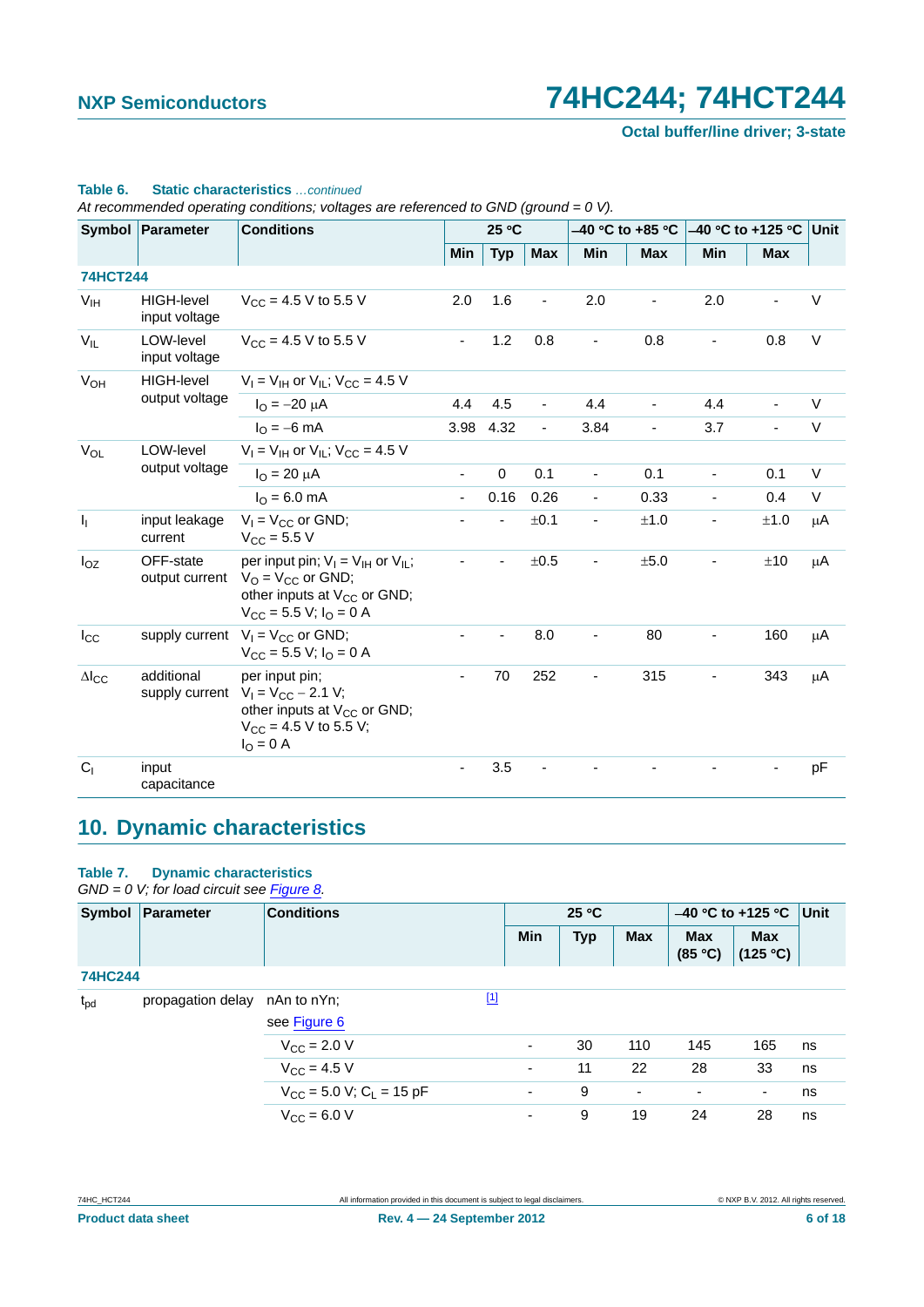**Octal buffer/line driver; 3-state**

|                 | Symbol Parameter                 | <b>Conditions</b>                                          |       |                          | 25 °C      |                          | $-40$ °C to +125 °C      | Unit                     |                        |
|-----------------|----------------------------------|------------------------------------------------------------|-------|--------------------------|------------|--------------------------|--------------------------|--------------------------|------------------------|
|                 |                                  |                                                            |       | Min                      | <b>Typ</b> | <b>Max</b>               | <b>Max</b><br>(85 °C)    |                          | <b>Max</b><br>(125 °C) |
| $t_{en}$        | enable time                      | nOE to nYn; see Figure 7                                   | $[2]$ |                          |            |                          |                          |                          |                        |
|                 |                                  | $V_{\text{CC}} = 2.0 V$                                    |       | $\blacksquare$           | 36         | 150                      | 190                      | 225                      | ns                     |
|                 |                                  | $V_{CC}$ = 4.5 V                                           |       |                          | 13         | 30                       | 38                       | 45                       | ns                     |
|                 |                                  | $V_{CC}$ = 6.0 V                                           |       | $\blacksquare$           | 10         | 26                       | 33                       | 38                       | ns                     |
| $t_{dis}$       | disable time                     | nOE to nYn or see Figure 7                                 | $[3]$ |                          |            |                          |                          |                          |                        |
|                 |                                  | $V_{\text{CC}} = 2.0 V$                                    |       |                          | 39         | 150                      | 190                      | 225                      | ns                     |
|                 |                                  | $V_{CC} = 4.5 V$                                           |       |                          | 14         | 30                       | 38                       | 45                       | ns                     |
|                 |                                  | $V_{CC}$ = 6.0 V                                           |       | $\overline{\phantom{0}}$ | 11         | 26                       | 33                       | 38                       | ns                     |
| $t_t$           | transition time                  | see Figure 6                                               | $[4]$ |                          |            |                          |                          |                          |                        |
|                 |                                  | $V_{\text{CC}} = 2.0 V$                                    |       |                          | 14         | 60                       | 75                       | 90                       | ns                     |
|                 |                                  | $V_{CC}$ = 4.5 V                                           |       | $\blacksquare$           | 5          | 12                       | 15                       | 18                       | ns                     |
|                 |                                  | $V_{CC}$ = 6.0 V                                           |       |                          | 4          | 10                       | 13                       | 15                       | ns                     |
| $C_{PD}$        | power dissipation<br>capacitance | per buffer; $V_1 =$ GND to $V_{CC}$                        | [5]   | $\overline{\phantom{a}}$ | 35         | $\blacksquare$           | $\overline{\phantom{a}}$ |                          | pF                     |
| <b>74HCT244</b> |                                  |                                                            |       |                          |            |                          |                          |                          |                        |
| $t_{\rm pd}$    | propagation delay                | nAn to nYn;                                                | $[1]$ |                          |            |                          |                          |                          |                        |
|                 |                                  | see Figure 6                                               |       |                          |            |                          |                          |                          |                        |
|                 |                                  | $V_{CC}$ = 4.5 V                                           |       | $\overline{\phantom{a}}$ | 13         | 22                       | 28                       | 33                       | ns                     |
|                 |                                  | $V_{CC}$ = 5.0 V; C <sub>L</sub> = 15 pF                   |       |                          | 11         |                          |                          | $\overline{\phantom{a}}$ | ns                     |
| $t_{en}$        | enable time                      | $n\overline{OE}$ to nYn; $V_{CC}$ = 4.5 V; see<br>Figure 7 | $[2]$ | $\blacksquare$           | 15         | 30                       | 38                       | 45                       | ns                     |
| $t_{dis}$       | disable time                     | nOE to nYn; $V_{CC} = 4.5$ V; see<br>Figure 7              | $[3]$ | $\overline{\phantom{a}}$ | 15         | 25                       | 31                       | 38                       | ns                     |
| $t_t$           | transition time                  | $V_{CC}$ = 4.5 V; see Figure 6                             | $[4]$ | L.                       | 5          | 12                       | 15                       | 18                       | ns                     |
| $C_{PD}$        | power dissipation<br>capacitance | per buffer;<br>$V_1$ = GND to $V_{CC}$ – 1.5 V             | [5]   | ä,                       | 35         | $\overline{\phantom{a}}$ |                          |                          | pF                     |

#### **Table 7. Dynamic characteristics** *…continued GND = 0 V; for load circuit see Figure 8.*

<span id="page-6-0"></span>[1]  $t_{\text{od}}$  is the same as  $t_{\text{PHL}}$  and  $t_{\text{PLH}}$ .

<span id="page-6-1"></span>[2]  $t_{en}$  is the same as  $t_{PZH}$  and  $t_{PZL}$ .

<span id="page-6-2"></span>[3]  $t_{dis}$  is the same as  $t_{PHZ}$  and  $t_{PLZ}$ .

- <span id="page-6-3"></span>[4]  $t_t$  is the same as  $t_{\text{THL}}$  and  $t_{\text{TLH}}$ .
- <span id="page-6-4"></span>[5] C<sub>PD</sub> is used to determine the dynamic power dissipation ( $P_D$  in  $\mu$ W):  $P_D = C_{PD} \times V_{CC}^2 \times f_i \times N + \sum (C_L \times V_{CC}^2 \times f_0)$  where:

 $f_i$  = input frequency in MHz;

 $f<sub>o</sub>$  = output frequency in MHz;

 $C_L$  = output load capacitance in pF;

 $V_{CC}$  = supply voltage in V;

 $N =$  number of inputs switching;

 $\sum$  (C<sub>L</sub> × V<sub>CC</sub><sup>2</sup> × f<sub>o</sub>) = sum of outputs.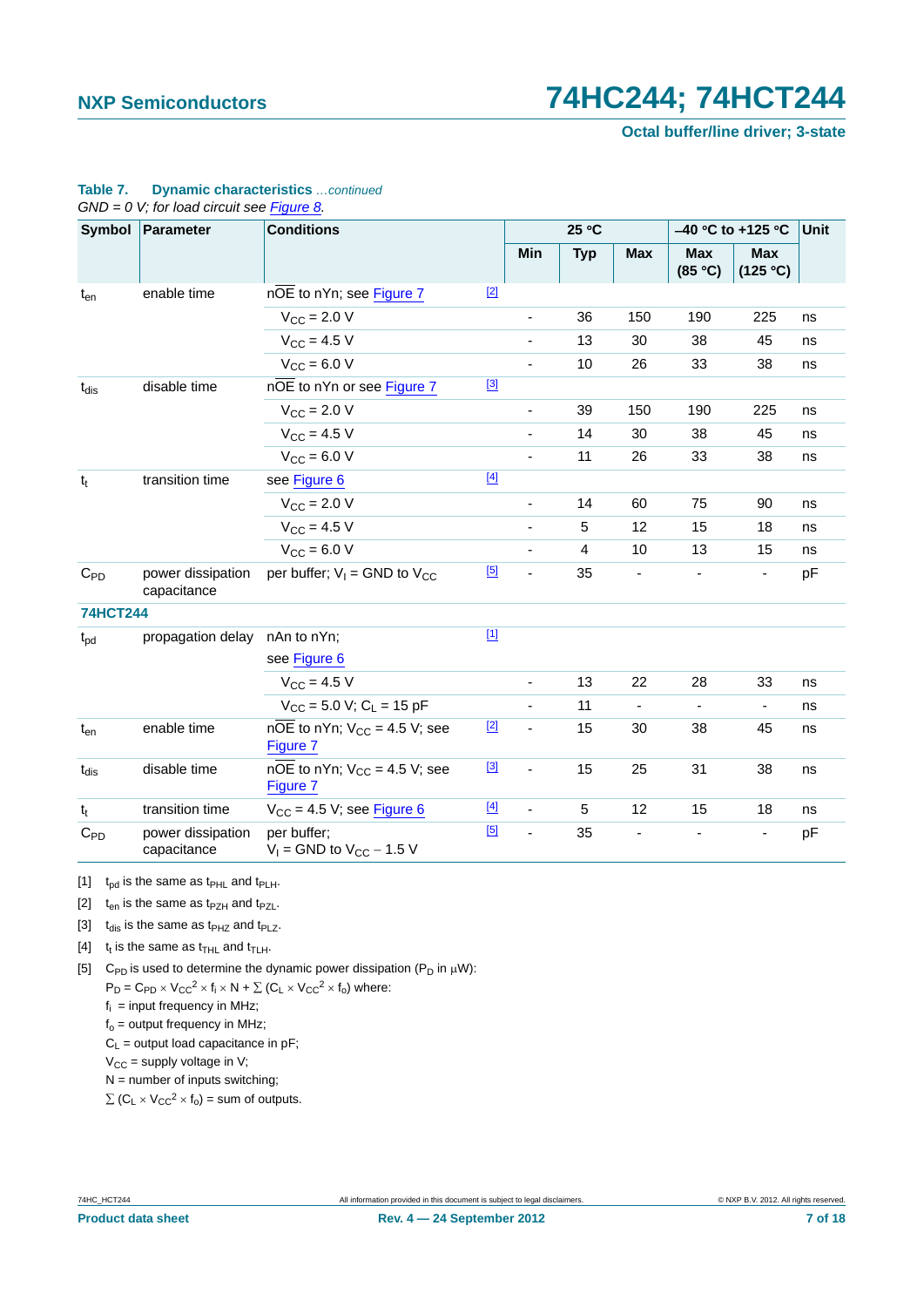**Octal buffer/line driver; 3-state**

# <span id="page-7-3"></span>**11. Waveforms**



<span id="page-7-0"></span>

#### <span id="page-7-2"></span><span id="page-7-1"></span>**Table 8. Measurement points**

| <b>Type</b> | Input                      | <b>Output</b>              |                     |                     |
|-------------|----------------------------|----------------------------|---------------------|---------------------|
|             | V <sub>M</sub>             | V <sub>M</sub>             | Vx                  | V۷                  |
| 74HC244     | $0.5 \times V_{\text{CC}}$ | $0.5 \times V_{\text{CC}}$ | $0.1 \times V_{CC}$ | $0.9 \times V_{CC}$ |
| 74HCT244    | 1.3 V                      | 1.3 V                      | $0.1 \times V_{CC}$ | $0.9 \times V_{CC}$ |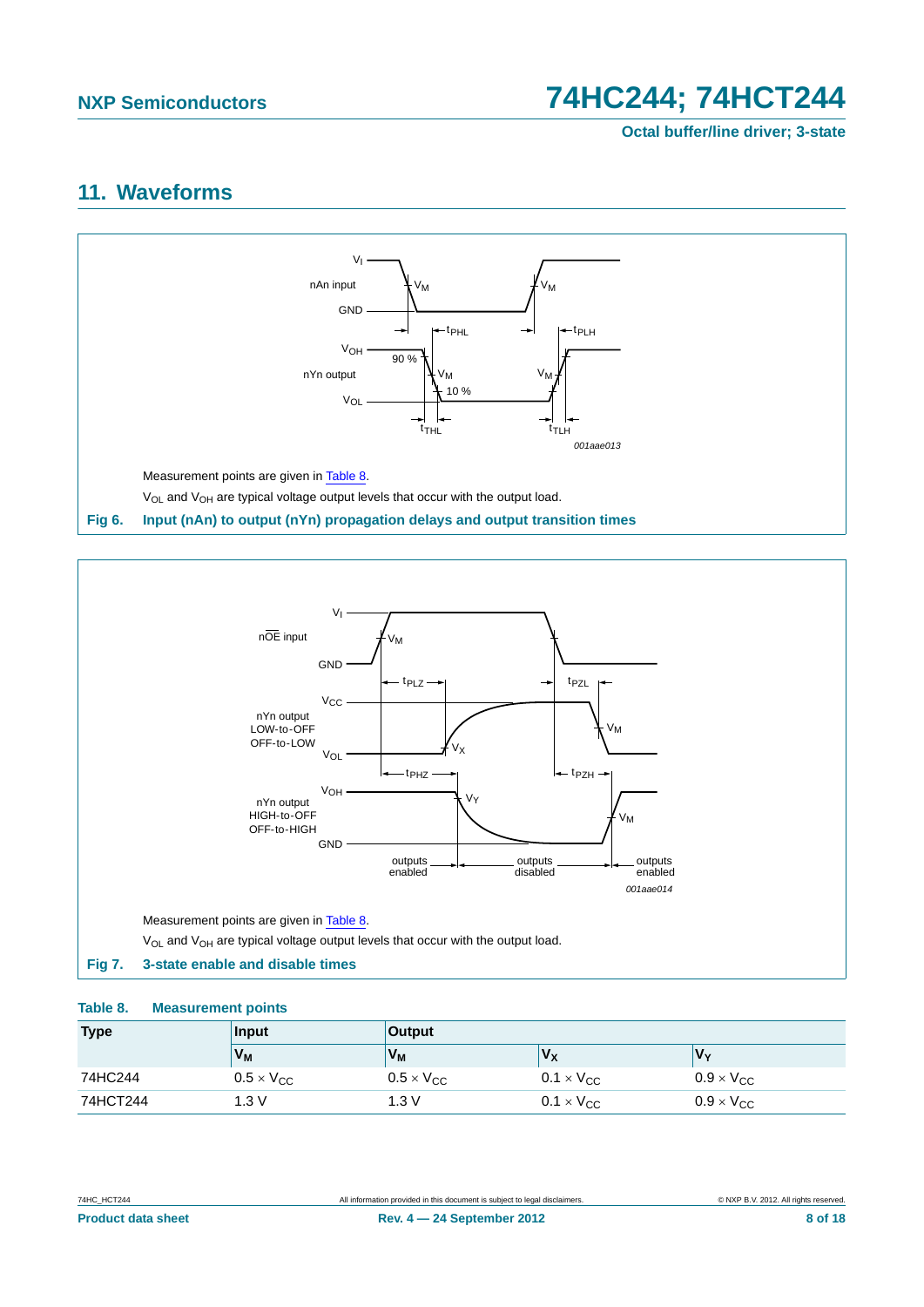## **Octal buffer/line driver; 3-state**



#### <span id="page-8-1"></span><span id="page-8-0"></span>**Table 9. Test data**

| <b>Type</b> | Input |                                | Load         |           | S1 position       |                                     |                                     |  |
|-------------|-------|--------------------------------|--------------|-----------|-------------------|-------------------------------------|-------------------------------------|--|
|             |       | <sup>լ</sup> ե, է <sub>ք</sub> | ◡∟           | N         | <b>TPHL, TPLH</b> | t <sub>PZH</sub> , t <sub>PHZ</sub> | T <sub>PZL</sub> , T <sub>PLZ</sub> |  |
| 74HC244     | ⊻сс   | 6 ns                           | 15 pF, 50 pF | $k\Omega$ | open              | <b>GND</b>                          | $\rm V_{CC}$                        |  |
| 74HCT244    | 3 V   | 6 ns                           | 15 pF, 50 pF | $k\Omega$ | open              | GND                                 | Vcc                                 |  |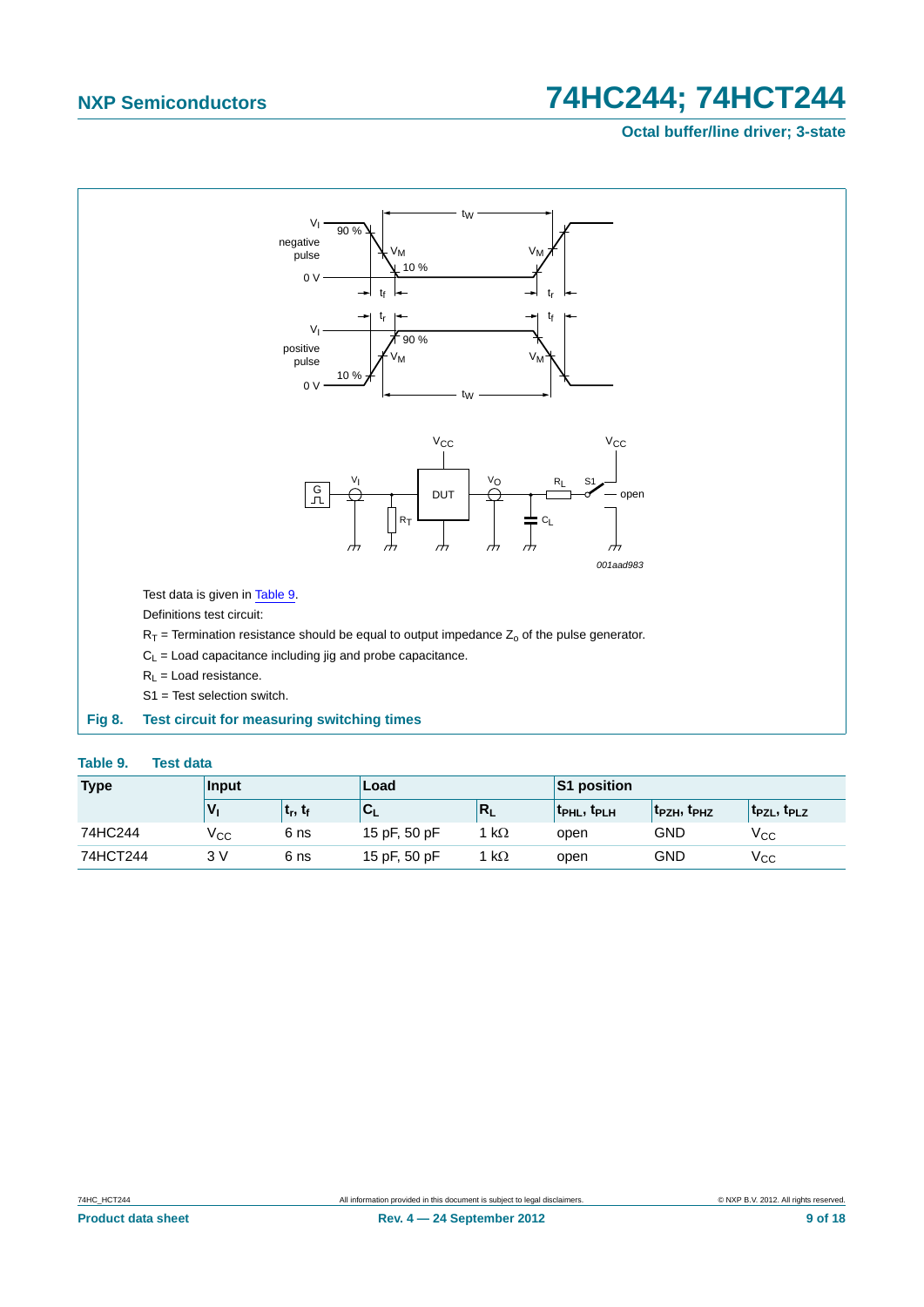**Octal buffer/line driver; 3-state**

# <span id="page-9-0"></span>**12. Package outline**



## **Fig 9. Package outline SOT146-1 (DIP20)**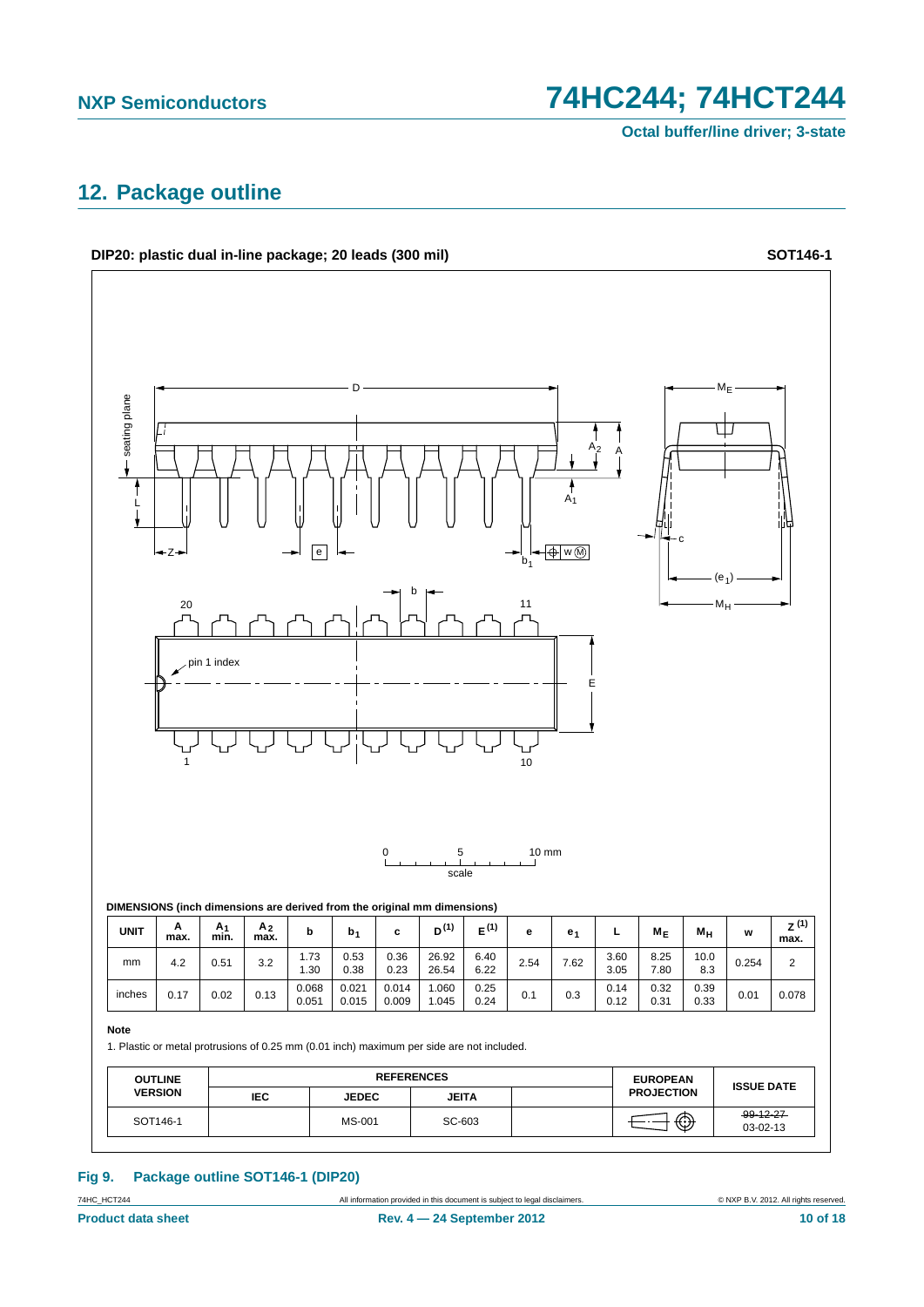

**Fig 10. Package outline SOT163-1 (SO20)**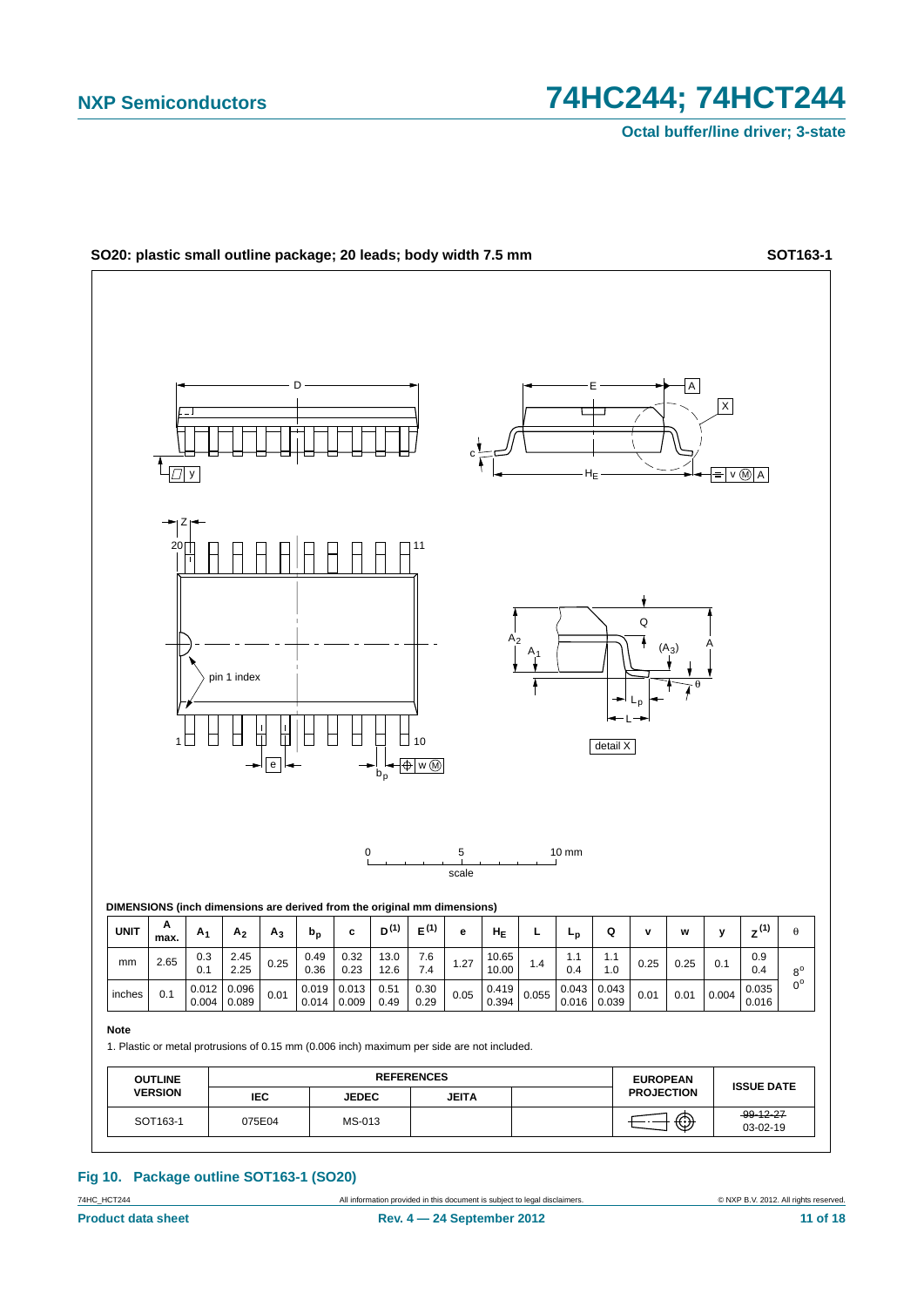

**Fig 11. Package outline SOT339-1 (SSOP20)**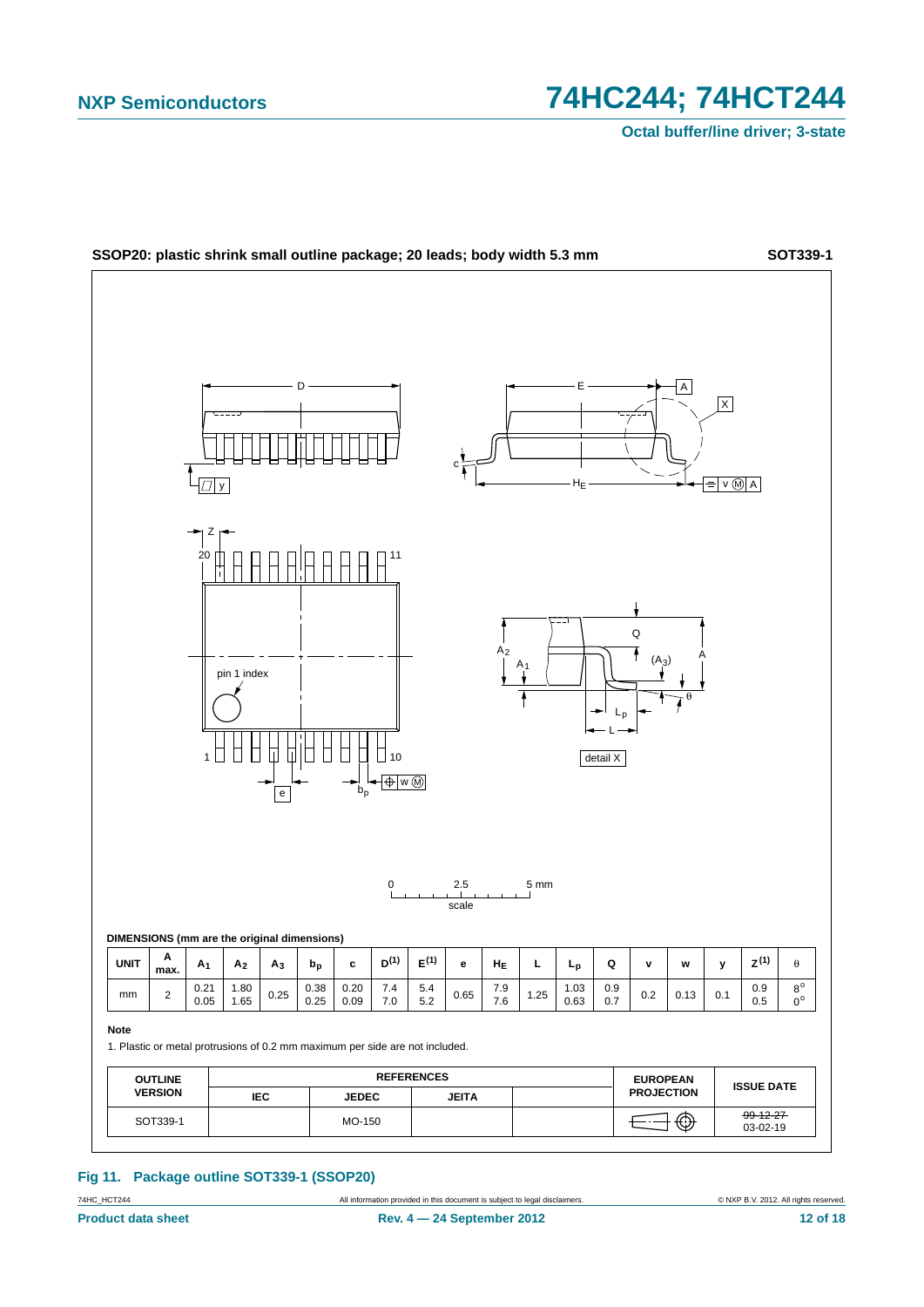

#### **Fig 12. Package outline SOT360-1 (TSSOP20)**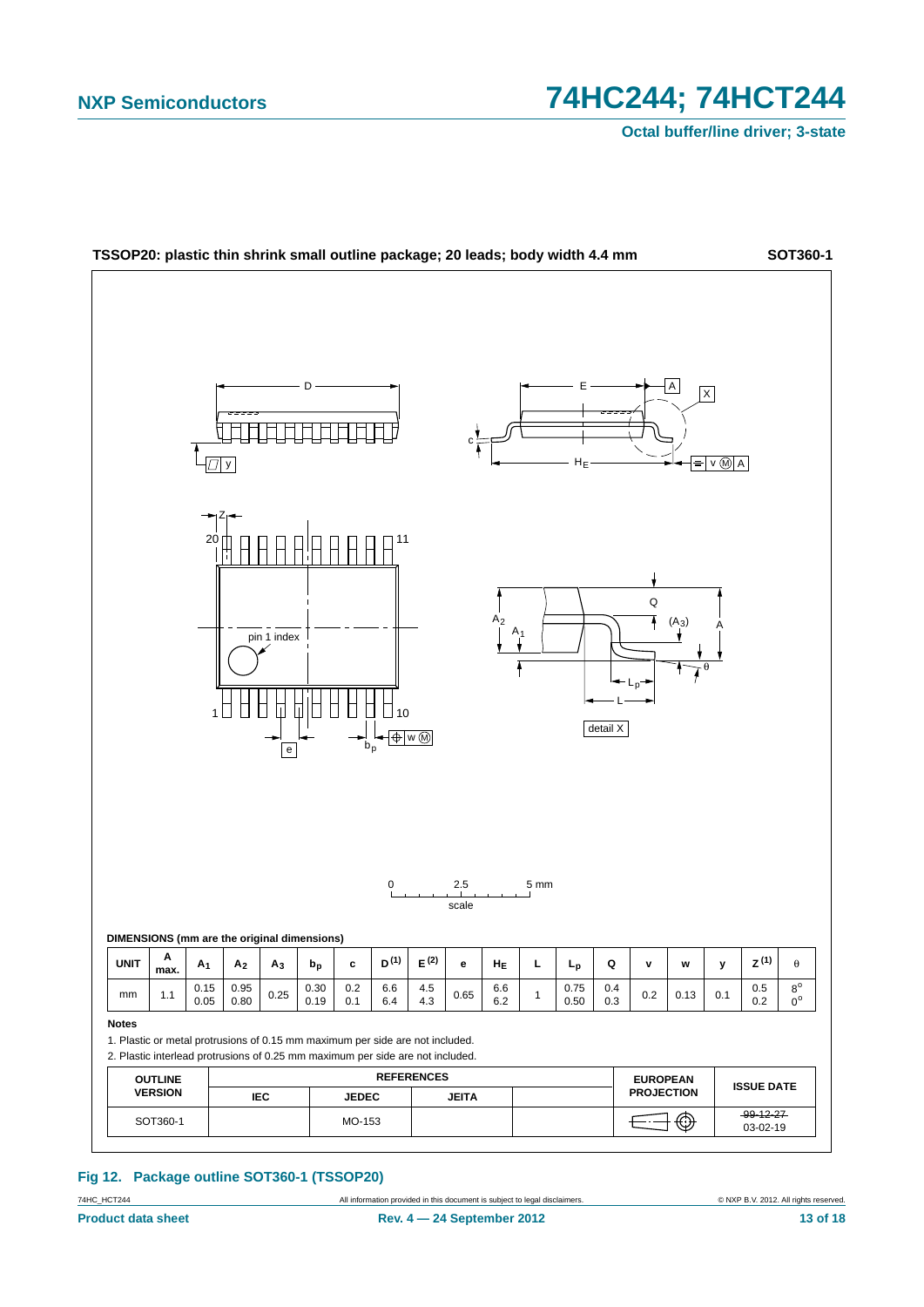

**SOT764-1 DHVQFN20: plastic dual in-line compatible thermal enhanced very thin quad flat package; no leads; 20 terminals; body 2.5 x 4.5 x 0.85 mm**

#### **Fig 13. Package outline SOT764-1 (DHVQFN20)**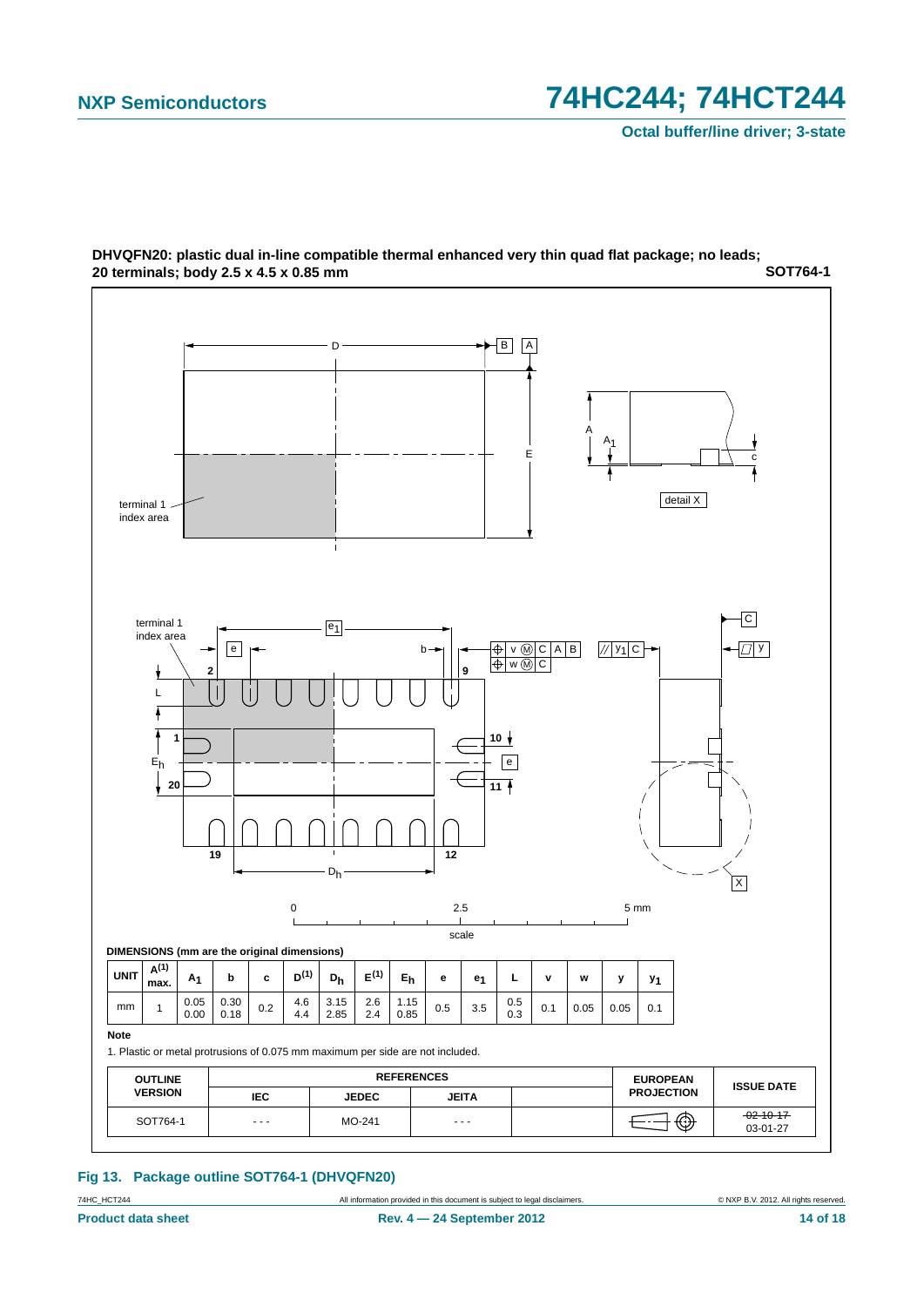# <span id="page-14-0"></span>**13. Abbreviations**

| <b>Table 10. Abbreviations</b> |                                         |  |  |  |
|--------------------------------|-----------------------------------------|--|--|--|
| Acronym                        | <b>Description</b>                      |  |  |  |
| <b>CMOS</b>                    | Complementary Metal Oxide Semiconductor |  |  |  |
| <b>DUT</b>                     | Device Under Test                       |  |  |  |
| <b>ESD</b>                     | ElectroStatic Discharge                 |  |  |  |
| <b>HBM</b>                     | Human Body Model                        |  |  |  |
| МM                             | Machine Model                           |  |  |  |
| <b>TTL</b>                     | Transistor-Transistor Logic             |  |  |  |
|                                |                                         |  |  |  |

# <span id="page-14-1"></span>**14. Revision history**

| <b>Table 11. Revision history</b> |                                                                                                                          |                                                                            |                          |                     |
|-----------------------------------|--------------------------------------------------------------------------------------------------------------------------|----------------------------------------------------------------------------|--------------------------|---------------------|
| Document ID                       | Release date                                                                                                             | Data sheet status                                                          | <b>Change notice</b>     | <b>Supersedes</b>   |
| 74HC_HCT244 v.4                   | 20120924                                                                                                                 | Product data sheet                                                         | $\overline{\phantom{0}}$ | 74HC HCT244 v.3     |
| Modifications:                    | • The format of this data sheet has been redesigned to comply with the new identity<br>guidelines of NXP Semiconductors. |                                                                            |                          |                     |
|                                   |                                                                                                                          | • Legal texts have been adapted to the new company name where appropriate. |                          |                     |
| 74HC HCT244 v.3                   | 20051222                                                                                                                 | Product data sheet                                                         | $\overline{\phantom{0}}$ | 74HC_HCT244_CNV v.2 |
| 74HC HCT244 CNV v.2               | 19901201                                                                                                                 | Product specification                                                      | ۰                        | -                   |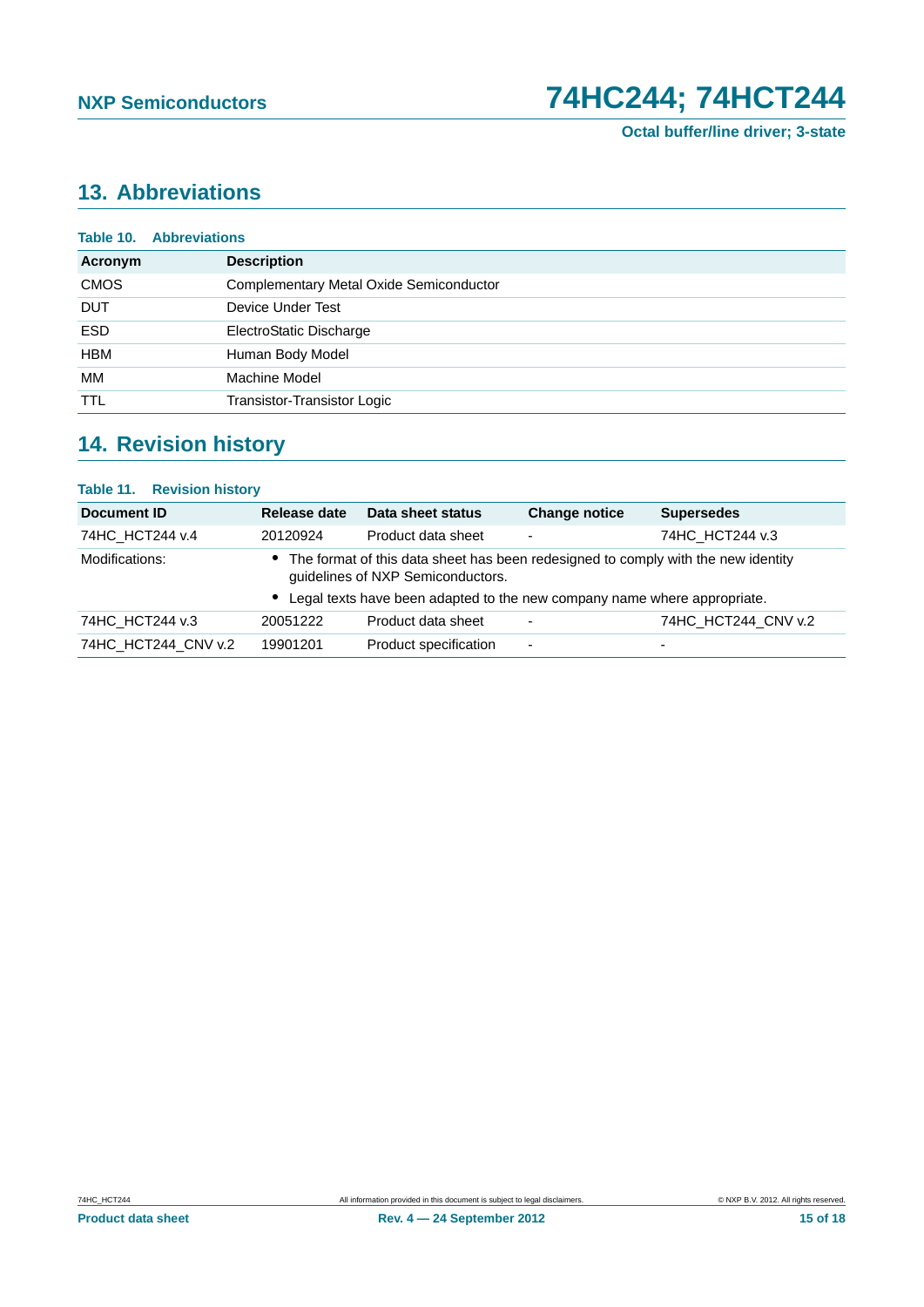# <span id="page-15-0"></span>**15. Legal information**

### <span id="page-15-1"></span>**15.1 Data sheet status**

| Document status[1][2]          | Product status <sup>[3]</sup> | <b>Definition</b>                                                                     |
|--------------------------------|-------------------------------|---------------------------------------------------------------------------------------|
| Objective [short] data sheet   | Development                   | This document contains data from the objective specification for product development. |
| Preliminary [short] data sheet | Qualification                 | This document contains data from the preliminary specification.                       |
| Product [short] data sheet     | Production                    | This document contains the product specification.                                     |

[1] Please consult the most recently issued document before initiating or completing a design.

[2] The term 'short data sheet' is explained in section "Definitions".

[3] The product status of device(s) described in this document may have changed since this document was published and may differ in case of multiple devices. The latest product status<br>information is available on the Intern

## <span id="page-15-2"></span>**15.2 Definitions**

**Draft —** The document is a draft version only. The content is still under internal review and subject to formal approval, which may result in modifications or additions. NXP Semiconductors does not give any representations or warranties as to the accuracy or completeness of information included herein and shall have no liability for the consequences of use of such information.

**Short data sheet —** A short data sheet is an extract from a full data sheet with the same product type number(s) and title. A short data sheet is intended for quick reference only and should not be relied upon to contain detailed and full information. For detailed and full information see the relevant full data sheet, which is available on request via the local NXP Semiconductors sales office. In case of any inconsistency or conflict with the short data sheet, the full data sheet shall prevail.

**Product specification —** The information and data provided in a Product data sheet shall define the specification of the product as agreed between NXP Semiconductors and its customer, unless NXP Semiconductors and customer have explicitly agreed otherwise in writing. In no event however, shall an agreement be valid in which the NXP Semiconductors product is deemed to offer functions and qualities beyond those described in the Product data sheet.

## <span id="page-15-3"></span>**15.3 Disclaimers**

**Limited warranty and liability —** Information in this document is believed to be accurate and reliable. However, NXP Semiconductors does not give any representations or warranties, expressed or implied, as to the accuracy or completeness of such information and shall have no liability for the consequences of use of such information. NXP Semiconductors takes no responsibility for the content in this document if provided by an information source outside of NXP Semiconductors.

In no event shall NXP Semiconductors be liable for any indirect, incidental, punitive, special or consequential damages (including - without limitation - lost profits, lost savings, business interruption, costs related to the removal or replacement of any products or rework charges) whether or not such damages are based on tort (including negligence), warranty, breach of contract or any other legal theory.

Notwithstanding any damages that customer might incur for any reason whatsoever, NXP Semiconductors' aggregate and cumulative liability towards customer for the products described herein shall be limited in accordance with the *Terms and conditions of commercial sale* of NXP Semiconductors.

**Right to make changes —** NXP Semiconductors reserves the right to make changes to information published in this document, including without limitation specifications and product descriptions, at any time and without notice. This document supersedes and replaces all information supplied prior to the publication hereof.

**Suitability for use —** NXP Semiconductors products are not designed, authorized or warranted to be suitable for use in life support, life-critical or safety-critical systems or equipment, nor in applications where failure or malfunction of an NXP Semiconductors product can reasonably be expected to result in personal injury, death or severe property or environmental damage. NXP Semiconductors and its suppliers accept no liability for inclusion and/or use of NXP Semiconductors products in such equipment or applications and therefore such inclusion and/or use is at the customer's own risk.

**Applications —** Applications that are described herein for any of these products are for illustrative purposes only. NXP Semiconductors makes no representation or warranty that such applications will be suitable for the specified use without further testing or modification.

Customers are responsible for the design and operation of their applications and products using NXP Semiconductors products, and NXP Semiconductors accepts no liability for any assistance with applications or customer product design. It is customer's sole responsibility to determine whether the NXP Semiconductors product is suitable and fit for the customer's applications and products planned, as well as for the planned application and use of customer's third party customer(s). Customers should provide appropriate design and operating safeguards to minimize the risks associated with their applications and products.

NXP Semiconductors does not accept any liability related to any default, damage, costs or problem which is based on any weakness or default in the customer's applications or products, or the application or use by customer's third party customer(s). Customer is responsible for doing all necessary testing for the customer's applications and products using NXP Semiconductors products in order to avoid a default of the applications and the products or of the application or use by customer's third party customer(s). NXP does not accept any liability in this respect.

**Limiting values —** Stress above one or more limiting values (as defined in the Absolute Maximum Ratings System of IEC 60134) will cause permanent damage to the device. Limiting values are stress ratings only and (proper) operation of the device at these or any other conditions above those given in the Recommended operating conditions section (if present) or the Characteristics sections of this document is not warranted. Constant or repeated exposure to limiting values will permanently and irreversibly affect the quality and reliability of the device.

**Terms and conditions of commercial sale —** NXP Semiconductors products are sold subject to the general terms and conditions of commercial sale, as published at<http://www.nxp.com/profile/terms>, unless otherwise agreed in a valid written individual agreement. In case an individual agreement is concluded only the terms and conditions of the respective agreement shall apply. NXP Semiconductors hereby expressly objects to applying the customer's general terms and conditions with regard to the purchase of NXP Semiconductors products by customer.

**No offer to sell or license —** Nothing in this document may be interpreted or construed as an offer to sell products that is open for acceptance or the grant, conveyance or implication of any license under any copyrights, patents or other industrial or intellectual property rights.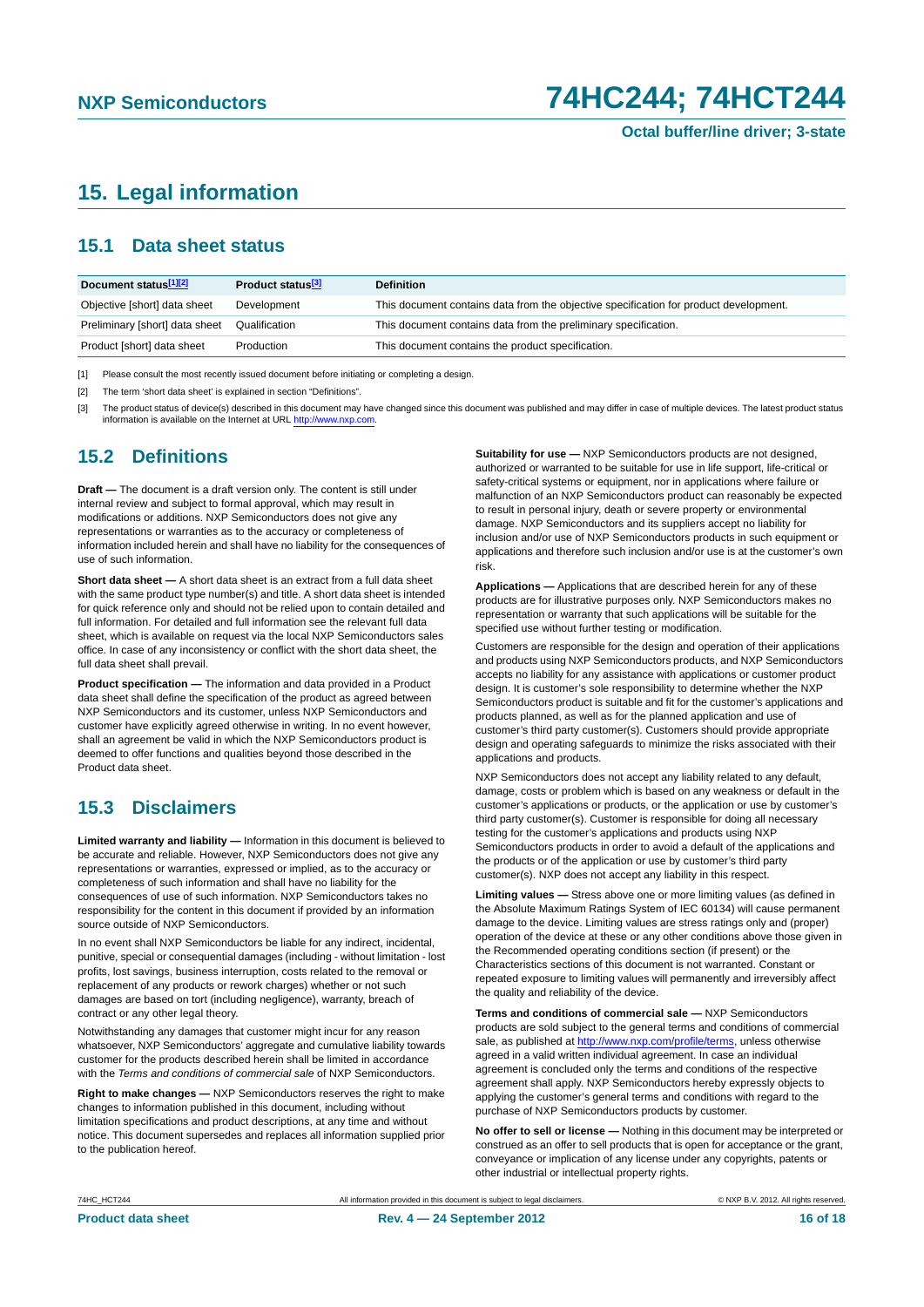#### **Octal buffer/line driver; 3-state**

**Export control —** This document as well as the item(s) described herein may be subject to export control regulations. Export might require a prior authorization from competent authorities.

**Non-automotive qualified products —** Unless this data sheet expressly states that this specific NXP Semiconductors product is automotive qualified, the product is not suitable for automotive use. It is neither qualified nor tested in accordance with automotive testing or application requirements. NXP Semiconductors accepts no liability for inclusion and/or use of non-automotive qualified products in automotive equipment or applications.

In the event that customer uses the product for design-in and use in automotive applications to automotive specifications and standards, customer (a) shall use the product without NXP Semiconductors' warranty of the product for such automotive applications, use and specifications, and (b) whenever customer uses the product for automotive applications beyond

NXP Semiconductors' specifications such use shall be solely at customer's own risk, and (c) customer fully indemnifies NXP Semiconductors for any liability, damages or failed product claims resulting from customer design and use of the product for automotive applications beyond NXP Semiconductors' standard warranty and NXP Semiconductors' product specifications.

**Translations —** A non-English (translated) version of a document is for reference only. The English version shall prevail in case of any discrepancy between the translated and English versions.

#### <span id="page-16-0"></span>**15.4 Trademarks**

Notice: All referenced brands, product names, service names and trademarks are the property of their respective owners.

# <span id="page-16-1"></span>**16. Contact information**

For more information, please visit: **http://www.nxp.com**

For sales office addresses, please send an email to: **salesaddresses@nxp.com**